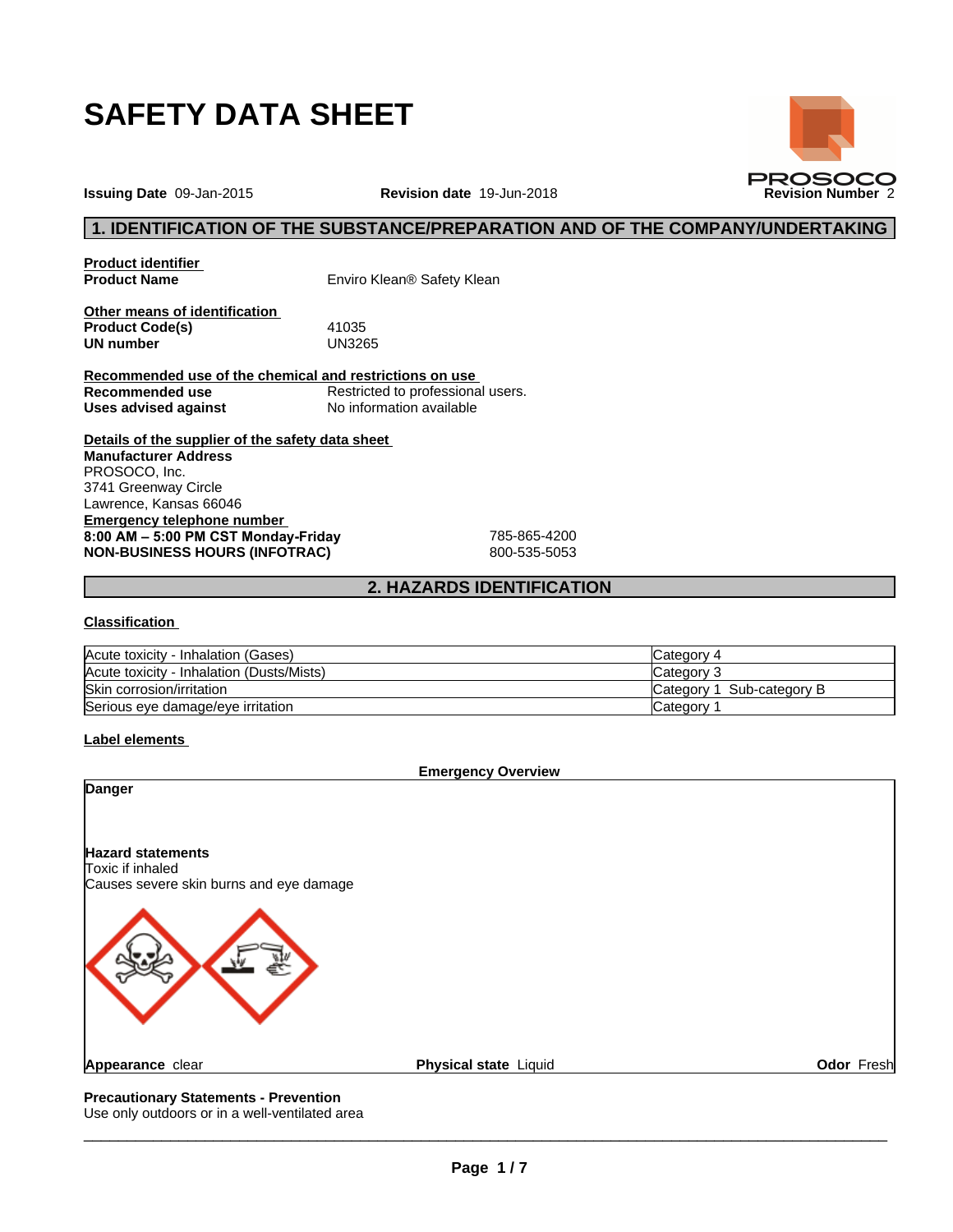Do not breathe dust/fume/gas/mist/vapors/spray Wash face, hands and any exposed skin thoroughly after handling Wear protective gloves/protective clothing/eye protection/face protection

#### **Precautionary Statements - Response**

Immediately call a POISON CENTER or doctor/physician IF IN EYES: Rinse cautiously with water for several minutes. Remove contact lenses, if present and easy to do. Continue rinsing Immediately call a POISON CENTER or doctor/physician IF ON SKIN (or hair): Remove/Take off immediately all contaminated clothing. Rinse skin with water/shower Wash contaminated clothing before reuse IF INHALED: Remove victim to fresh air and keep at rest in a position comfortable for breathing Call a POISON CENTER or doctor/physician if you feel unwell Immediately call a POISON CENTER or doctor/physician IF SWALLOWED: Rinse mouth. DO NOT induce vomiting

 $\_$  ,  $\_$  ,  $\_$  ,  $\_$  ,  $\_$  ,  $\_$  ,  $\_$  ,  $\_$  ,  $\_$  ,  $\_$  ,  $\_$  ,  $\_$  ,  $\_$  ,  $\_$  ,  $\_$  ,  $\_$  ,  $\_$  ,  $\_$  ,  $\_$  ,  $\_$  ,  $\_$  ,  $\_$  ,  $\_$  ,  $\_$  ,  $\_$  ,  $\_$  ,  $\_$  ,  $\_$  ,  $\_$  ,  $\_$  ,  $\_$  ,  $\_$  ,  $\_$  ,  $\_$  ,  $\_$  ,  $\_$  ,  $\_$  ,

#### **Precautionary Statements - Storage**

Store in a well-ventilated place. Keep container tightly closed Store locked up

#### **Precautionary Statements - Disposal**

Dispose of contents/container to an approved waste disposal plant

### **Hazards not otherwise classified (HNOC)**

## **Other information**

• May be harmful if swallowed

5.52% of the mixture consists of ingredient(s) of unknown toxicity

## **3. COMPOSITION/INFORMATION ON INGREDIENTS**

| Chemical name                          | CAS No.     | Weight-%  | <b>Trade Secret</b> |
|----------------------------------------|-------------|-----------|---------------------|
| Water                                  | 7732-18-5   | $30 - 60$ |                     |
| Organic Salt                           | Proprietary | $30 - 60$ |                     |
| <b>Proprietary Cationic surfactant</b> | Undisclosed |           |                     |

\* The exact percentage (concentration) ofcomposition has been withheld as a trade secret.

#### **4. FIRST AID MEASURES**

#### **Description of first aid measures**

| <b>General advice</b>                                       | Immediate medical attention is required.                                                                                                                                                                    |
|-------------------------------------------------------------|-------------------------------------------------------------------------------------------------------------------------------------------------------------------------------------------------------------|
| Eye contact                                                 | Immediate medical attention is required. Rinse immediately with plenty of water, also under<br>the eyelids, for at least 15 minutes. Keep eye wide open while rinsing. Do not rub affected<br>area.         |
| <b>Skin Contact</b>                                         | Immediate medical attention is required. Wash off immediately with soap and plenty of<br>water while removing all contaminated clothes and shoes.                                                           |
| Inhalation                                                  | Remove to fresh air. Call a physician or poison control center immediately. If not breathing,<br>give artificial respiration. If breathing is difficult, give oxygen.                                       |
| <b>Ingestion</b>                                            | Immediate medical attention is required. Do NOT induce vomiting. Drink plenty of water.<br>Never give anything by mouth to an unconscious person. Call a physician or poison control<br>center immediately. |
| Self-protection of the first aider                          | Use personal protective equipment as required. Avoid contact with skin, eyes or clothing.                                                                                                                   |
| Most important symptoms and effects, both acute and delayed |                                                                                                                                                                                                             |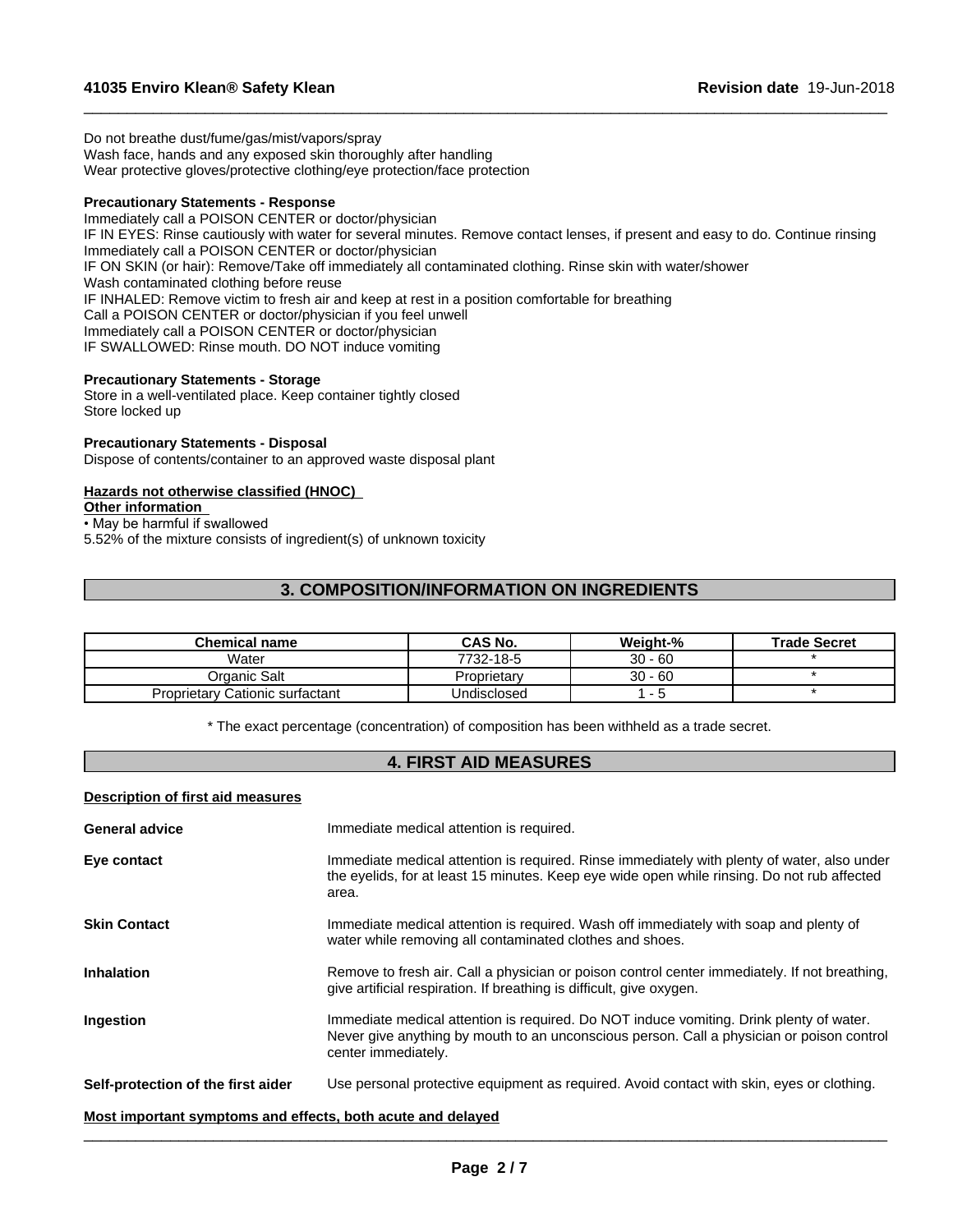| <b>Symptoms</b>                                                            | The product causes burns of eyes, skin and mucous membranes.                                                                                                                                                                                                                                                                                                              |  |  |
|----------------------------------------------------------------------------|---------------------------------------------------------------------------------------------------------------------------------------------------------------------------------------------------------------------------------------------------------------------------------------------------------------------------------------------------------------------------|--|--|
| Indication of any immediate medical attention and special treatment needed |                                                                                                                                                                                                                                                                                                                                                                           |  |  |
| Note to physicians                                                         | Product is a corrosive material. Use of gastric lavage or emesis is contraindicated.<br>Possible perforation of stomach or esophagus should be investigated. Do not give<br>chemical antidotes. Asphyxia from glottal edema may occur. Marked decrease in blood<br>pressure may occur with moist rales, frothy sputum, and high pulse pressure. Treat<br>symptomatically. |  |  |

 $\_$  ,  $\_$  ,  $\_$  ,  $\_$  ,  $\_$  ,  $\_$  ,  $\_$  ,  $\_$  ,  $\_$  ,  $\_$  ,  $\_$  ,  $\_$  ,  $\_$  ,  $\_$  ,  $\_$  ,  $\_$  ,  $\_$  ,  $\_$  ,  $\_$  ,  $\_$  ,  $\_$  ,  $\_$  ,  $\_$  ,  $\_$  ,  $\_$  ,  $\_$  ,  $\_$  ,  $\_$  ,  $\_$  ,  $\_$  ,  $\_$  ,  $\_$  ,  $\_$  ,  $\_$  ,  $\_$  ,  $\_$  ,  $\_$  ,

## **5. FIRE-FIGHTING MEASURES**

### **Suitable Extinguishing Media**

Use extinguishing measures that are appropriate to local circumstances and the surrounding environment.

**Unsuitable Extinguishing Media** Caution: Use of water spray when fighting fire may be inefficient.

#### **Specific hazards arising from the chemical**

The product causes burns of eyes, skin and mucous membranes. Thermal decomposition can lead to release of irritating and toxic gases and vapors. In the event of fire and/or explosion do not breathe fumes.

#### **Protective equipment and precautions for firefighters**

As in any fire, wear self-contained breathing apparatus pressure-demand, MSHA/NIOSH (approved or equivalent) and full protective gear.

## **6. ACCIDENTAL RELEASE MEASURES**

#### **Personal precautions, protective equipment and emergency procedures**

|                                                      | <b>7. HANDLING AND STORAGE</b>                                                                                                                                                                 |
|------------------------------------------------------|------------------------------------------------------------------------------------------------------------------------------------------------------------------------------------------------|
| Methods for cleaning up                              | Dam up. Soak up with inert absorbent material. Pick up and transfer to properly labeled<br>containers. Clean contaminated surface thoroughly. After cleaning, flush away traces with<br>water. |
| <b>Methods for containment</b>                       | Prevent further leakage or spillage if safe to do so. Dike far ahead of liquid spill for later<br>disposal.                                                                                    |
| Methods and material for containment and cleaning up |                                                                                                                                                                                                |
| <b>Environmental precautions</b>                     | Do not allow into any sewer, on the ground or into any body of water. Prevent further<br>leakage or spillage if safe to do so. See Section 12 for additional ecological information.           |
| <b>Environmental precautions</b>                     |                                                                                                                                                                                                |
| <b>Personal precautions</b>                          | Evacuate personnel to safe areas. Use personal protective equipment as required. Avoid<br>contact with skin, eyes or clothing. Keep people away from and upwind of spill/leak.                 |
|                                                      |                                                                                                                                                                                                |

### **Precautions for safe handling**

| Advice on safe handling | Use personal protective equipment as required. Avoid contact with skin, eyes or clothing.<br>Ensure adequate ventilation, especially in confined areas. In case of insufficient ventilation, |
|-------------------------|----------------------------------------------------------------------------------------------------------------------------------------------------------------------------------------------|
|                         | wear suitable respiratory equipment.                                                                                                                                                         |

#### **Conditions for safe storage, including any incompatibilities**

| <b>Storage Conditions</b> | Keep out of the reach of children. Keep container tightly closed in a dry and well-ventilated<br>place. Keep in properly labeled containers. |
|---------------------------|----------------------------------------------------------------------------------------------------------------------------------------------|
| Incompatible materials    | Incompatible with strong acids and bases.                                                                                                    |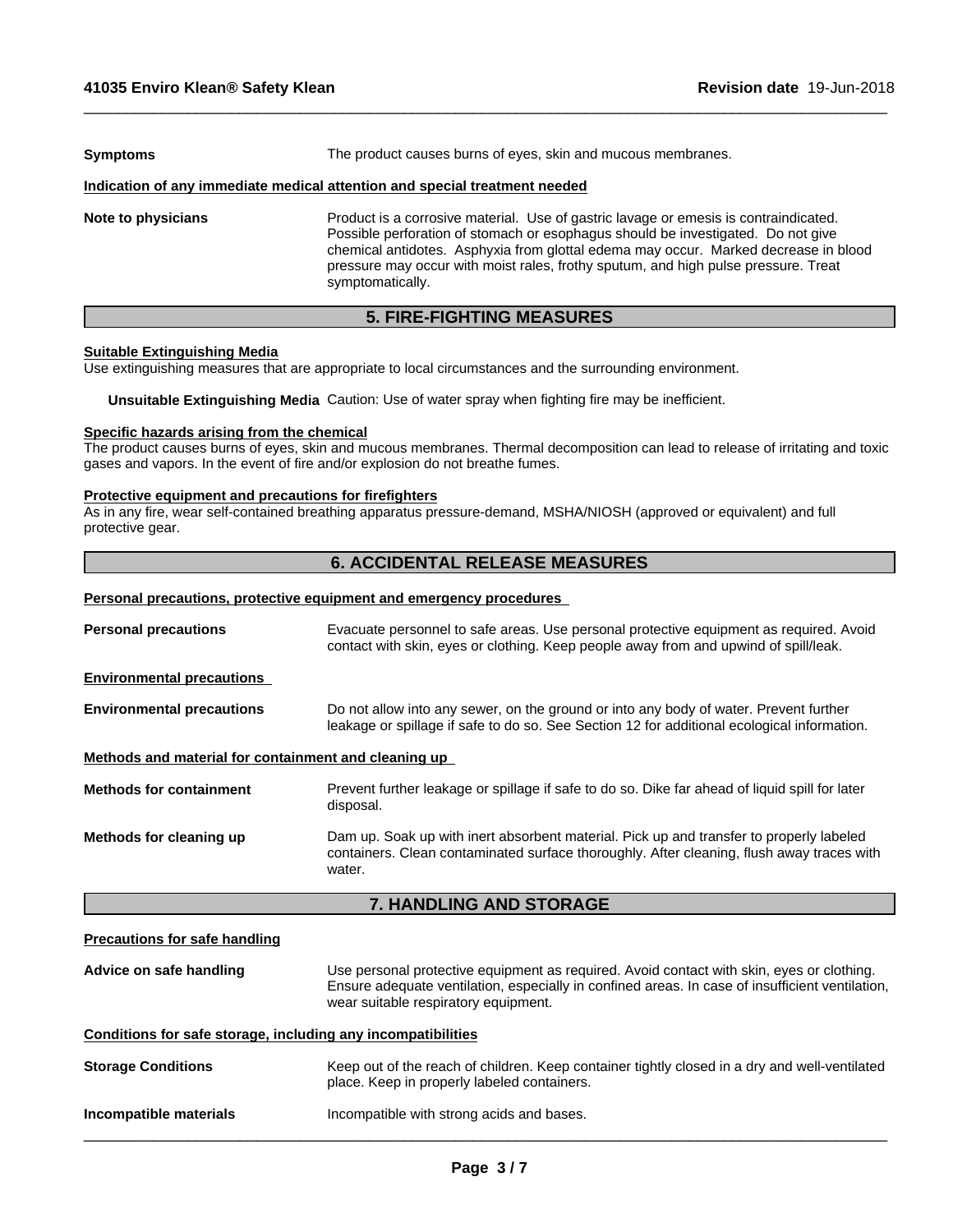# **8. EXPOSURE CONTROLS/PERSONAL PROTECTION**

 $\_$  ,  $\_$  ,  $\_$  ,  $\_$  ,  $\_$  ,  $\_$  ,  $\_$  ,  $\_$  ,  $\_$  ,  $\_$  ,  $\_$  ,  $\_$  ,  $\_$  ,  $\_$  ,  $\_$  ,  $\_$  ,  $\_$  ,  $\_$  ,  $\_$  ,  $\_$  ,  $\_$  ,  $\_$  ,  $\_$  ,  $\_$  ,  $\_$  ,  $\_$  ,  $\_$  ,  $\_$  ,  $\_$  ,  $\_$  ,  $\_$  ,  $\_$  ,  $\_$  ,  $\_$  ,  $\_$  ,  $\_$  ,  $\_$  ,

## **Control parameters**

| <b>Exposure Guidelines</b>              | This product, as supplied, does not contain any hazardous materials with occupational<br>exposure limits established by the region specific regulatory bodies.                                                                                                                                                                                                                                                                                       |  |
|-----------------------------------------|------------------------------------------------------------------------------------------------------------------------------------------------------------------------------------------------------------------------------------------------------------------------------------------------------------------------------------------------------------------------------------------------------------------------------------------------------|--|
| <b>Appropriate engineering controls</b> |                                                                                                                                                                                                                                                                                                                                                                                                                                                      |  |
| <b>Engineering Controls</b>             | <b>Showers</b><br>Eyewash stations<br>Ventilation systems. Brush on or apply at the lowest practical pressure. Do not atomize<br>during application. Beware of wind drift. Proper work practices and planning should be<br>utilized to avoid contact with workers, passersby, and non-masonry surfaces. Application<br>equipment, scaffolding, swing stages and support systems must be constructed of acid<br>resistant materials.                  |  |
|                                         | Individual protection measures, such as personal protective equipment                                                                                                                                                                                                                                                                                                                                                                                |  |
| <b>Eye/face protection</b>              | Tight sealing safety goggles. Face protection shield.                                                                                                                                                                                                                                                                                                                                                                                                |  |
| Skin and body protection                | Wear protective gloves and protective clothing.                                                                                                                                                                                                                                                                                                                                                                                                      |  |
| <b>Respiratory protection</b>           | If exposure limits are exceeded or irritation is experienced, NIOSH/MSHA approved<br>respiratory protection should be worn. Positive-pressure supplied air respirators may be<br>required for high airborne contaminant concentrations. Respiratory protection must be<br>provided in accordance with current local regulations.                                                                                                                     |  |
| <b>General Hygiene Considerations</b>   | Wash contaminated clothing before reuse. When using do not eat, drink or smoke. Keep<br>away from food, drink and animal feeding stuffs. Contaminated work clothing should not be<br>allowed out of the workplace. Regular cleaning of equipment, work area and clothing is<br>recommended. Avoid contact with skin, eyes or clothing. Take off all contaminated clothing<br>and wash it before reuse. Wear suitable gloves and eye/face protection. |  |

## **9. PHYSICAL AND CHEMICAL PROPERTIES**

## **Information on basic physical and chemical properties**

| <b>Physical state</b><br>Appearance<br>Color | Liquid<br>clear<br>amber | Odor<br><b>Odor threshold</b> | Fresh<br>No information available |
|----------------------------------------------|--------------------------|-------------------------------|-----------------------------------|
| <b>Property</b>                              | Values                   | Remarks • Method              |                                   |
| рH                                           | 0.334                    | @ 1:3 Dilution                |                                   |
| Melting point / freezing point °F            | -30 °C / -22 °F          |                               |                                   |
| Boiling point / boiling range                | No information available |                               |                                   |
| <b>Flash point</b>                           |                          | Not Applicable                |                                   |
| <b>Evaporation rate</b>                      | No information available |                               |                                   |
| Flammability (solid, gas)                    | No information available |                               |                                   |
| <b>Flammability Limit in Air</b>             |                          |                               |                                   |
| <b>Upper flammability limit:</b>             | No information available |                               |                                   |
| Lower flammability limit:                    | No information available |                               |                                   |
| Vapor pressure                               | No information available |                               |                                   |
| Vapor density                                | No information available |                               |                                   |
| <b>Specific gravity</b>                      | 1.16                     |                               |                                   |
| <b>Water solubility</b>                      | completely soluble       |                               |                                   |
| Solubility in other solvents                 | No information available |                               |                                   |
| <b>Partition coefficient</b>                 | No information available |                               |                                   |
| <b>Autoignition temperature</b>              | No information available |                               |                                   |
| <b>Decomposition temperature</b>             | No information available |                               |                                   |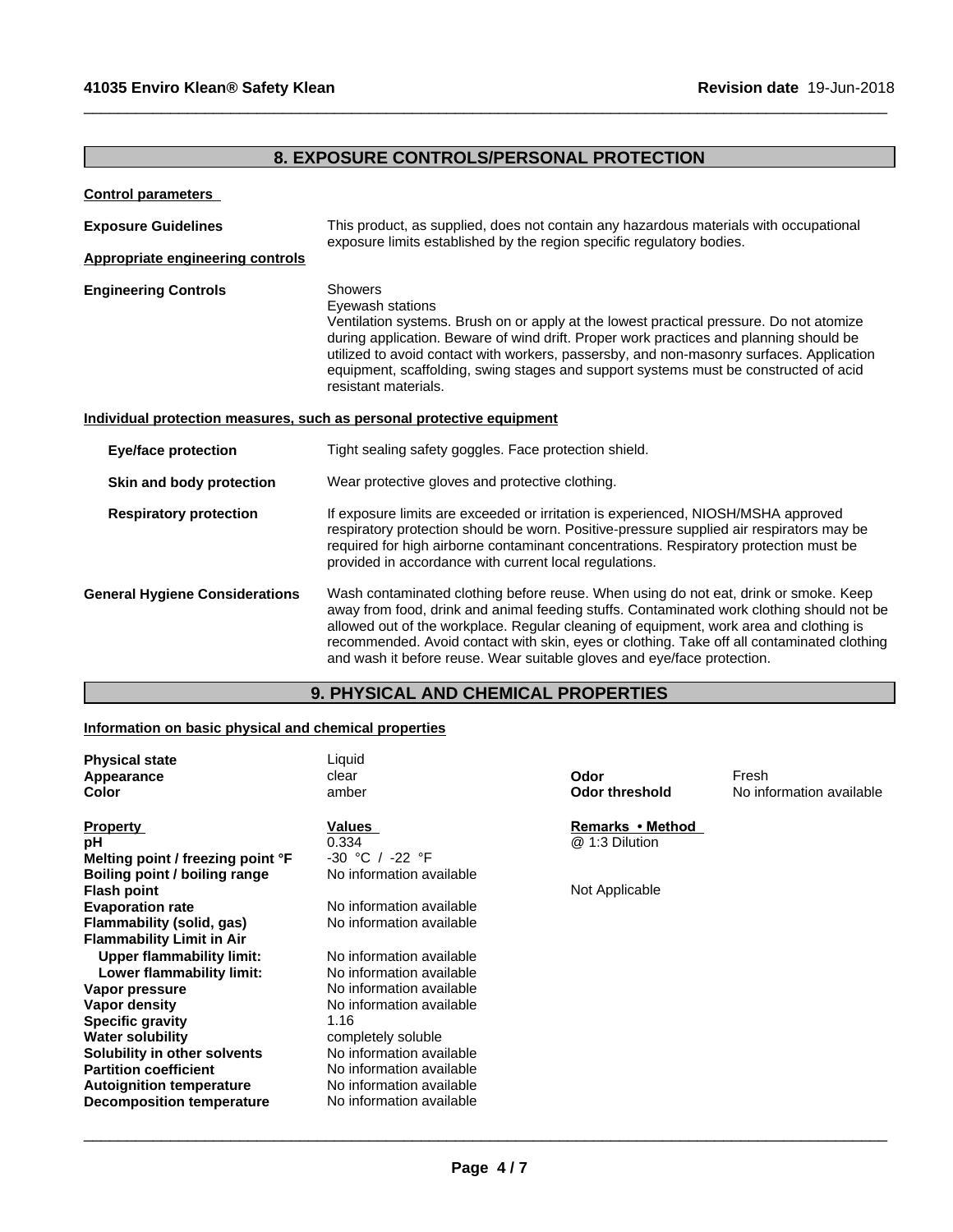**Kinematic viscosity**<br> **Community** No information available<br>
No information available **No information available** 

## **10. STABILITY AND REACTIVITY**

 $\_$  ,  $\_$  ,  $\_$  ,  $\_$  ,  $\_$  ,  $\_$  ,  $\_$  ,  $\_$  ,  $\_$  ,  $\_$  ,  $\_$  ,  $\_$  ,  $\_$  ,  $\_$  ,  $\_$  ,  $\_$  ,  $\_$  ,  $\_$  ,  $\_$  ,  $\_$  ,  $\_$  ,  $\_$  ,  $\_$  ,  $\_$  ,  $\_$  ,  $\_$  ,  $\_$  ,  $\_$  ,  $\_$  ,  $\_$  ,  $\_$  ,  $\_$  ,  $\_$  ,  $\_$  ,  $\_$  ,  $\_$  ,  $\_$  ,

#### **Reactivity**

No data available

## **Chemical stability**

Stable under recommended storage conditions.

#### **Possibility of hazardous reactions**

None under normal processing.

#### **Conditions to avoid**

To avoid thermal decomposition, do not overheat.

#### **Incompatible materials**

Incompatible with strong acids and bases.

#### **Hazardous decomposition products**

Thermal decomposition can lead to release of irritating and toxic gases and vapors.

## **11. TOXICOLOGICAL INFORMATION**

### **Information on likely routes of exposure**

| <b>Product Information</b> | Corrosive                                                               |
|----------------------------|-------------------------------------------------------------------------|
| <b>Inhalation</b>          | Avoid breathing vapors or mists. Causes burns. May be fatal if inhaled. |
| Eye contact                | Corrosive to the eyes and may cause severe damage including blindness.  |
| <b>Skin Contact</b>        | Corrosive. Causes burns.                                                |
| Ingestion                  | Do not taste or swallow. Harmful if swallowed.                          |

#### **Component Information**

| <b>Chemical</b><br>name | D50/Oral                               | .D50/Dermal | alation LC50 |
|-------------------------|----------------------------------------|-------------|--------------|
| Water                   | Rat<br>$\sim$ $\sim$<br>) mL/ka<br>. . |             |              |
| 7732-18-5               |                                        |             |              |

#### **Symptoms related to the physical, chemical and toxicological characteristics**

**Symptoms** The product causes burns of eyes, skin and mucous membranes.

#### **Delayed and immediate effects as well as chronic effects from short and long-term exposure**

| <b>Sensitization</b>            | No information available.                                                                                 |
|---------------------------------|-----------------------------------------------------------------------------------------------------------|
| Germ cell mutagenicity          | No information available.                                                                                 |
| Carcinogenicity                 | This product does not contain any carcinogens or potential carcinogens as listed by OSHA,<br>IARC or NTP. |
| <b>Reproductive toxicity</b>    | No information available.                                                                                 |
| <b>STOT - single exposure</b>   | No information available.                                                                                 |
| <b>STOT</b> - repeated exposure | No information available.                                                                                 |
| <b>Chronic toxicity</b>         | Chronic exposure to corrosive fumes/gases may cause erosion of the teeth followed by jaw                  |
|                                 | necrosis. Bronchial irritation with chronic cough and frequent attacks of pneumonia are                   |
|                                 | common. Gastrointestinal disturbances may also be seen. Avoid repeated exposure.                          |
|                                 | Possible risk of irreversible effects.                                                                    |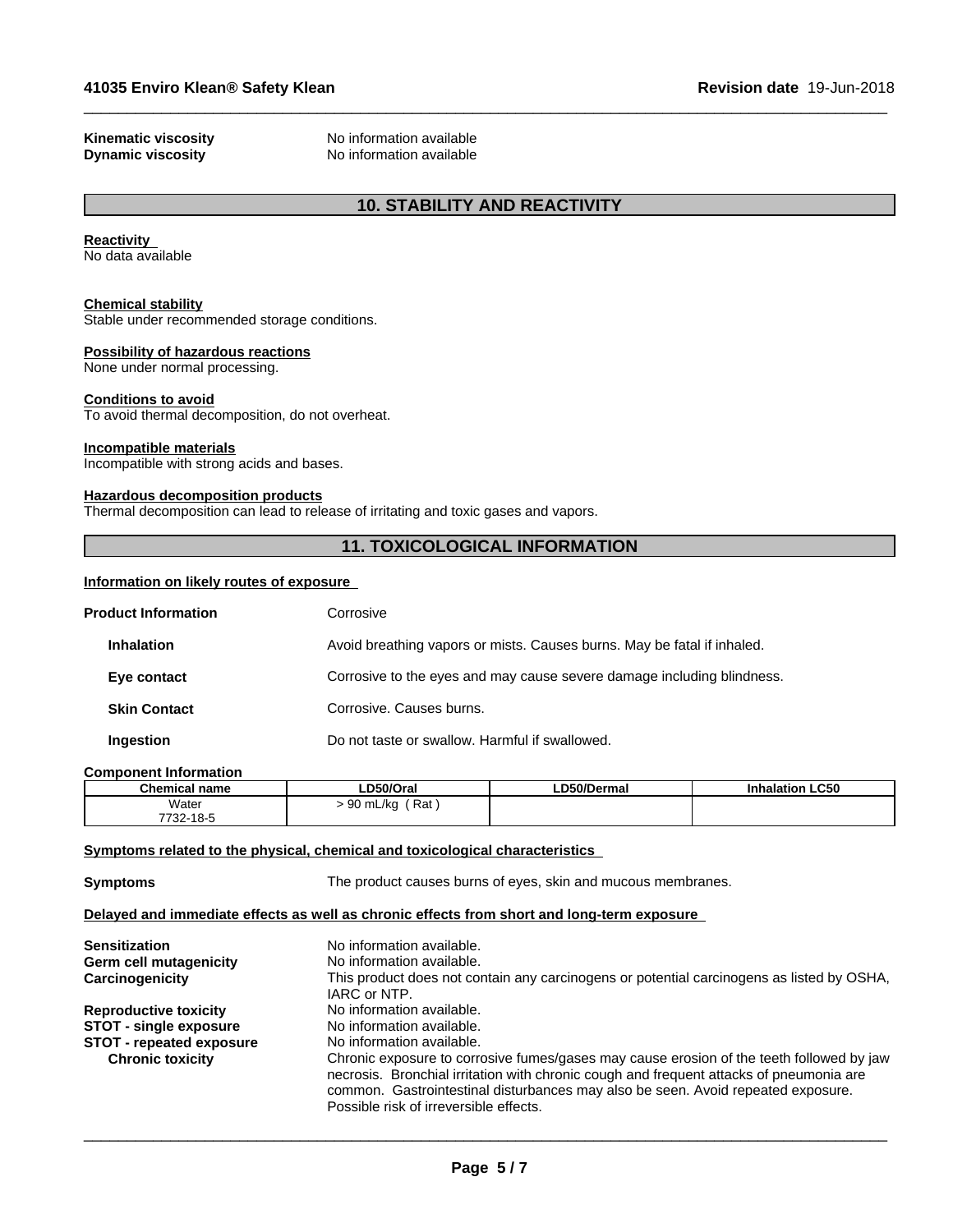| <b>Target organ effects</b><br><b>Aspiration hazard</b>           | Eyes, Respiratory system, Skin.<br>No information available.                           |
|-------------------------------------------------------------------|----------------------------------------------------------------------------------------|
| Numerical measures of toxicity - Product Information              |                                                                                        |
| Unknown acute toxicity                                            | 5.52% of the mixture consists of ingredient(s) of unknown toxicity                     |
|                                                                   | The following values are calculated based on chapter 3.1 of the GHS document.          |
| <b>ATEmix (oral)</b>                                              | 2708 mg/kg                                                                             |
| <b>ATEmix (dermal)</b>                                            | 187500 mg/kg                                                                           |
| <b>ATEmix (inhalation-gas)</b>                                    | 9546 mg/l                                                                              |
| <b>ATEmix (inhalation-dust/mist)</b>                              | 313.1 mg/l                                                                             |
|                                                                   | <b>12. ECOLOGICAL INFORMATION</b>                                                      |
|                                                                   |                                                                                        |
| <b>Ecotoxicity</b>                                                |                                                                                        |
|                                                                   |                                                                                        |
|                                                                   |                                                                                        |
| <b>Persistence and degradability</b><br>No information available. |                                                                                        |
|                                                                   |                                                                                        |
| <b>Bioaccumulation</b>                                            |                                                                                        |
| No information available.                                         |                                                                                        |
|                                                                   |                                                                                        |
| Other adverse effects                                             | No information available                                                               |
|                                                                   |                                                                                        |
|                                                                   | <b>13. DISPOSAL CONSIDERATIONS</b>                                                     |
|                                                                   |                                                                                        |
| Waste treatment methods                                           |                                                                                        |
| <b>Disposal of wastes</b>                                         | Disposal should be in accordance with applicable regional, national and local laws and |
|                                                                   | regulations.                                                                           |
|                                                                   |                                                                                        |
| <b>Contaminated packaging</b>                                     | Do not reuse container.                                                                |
| <b>US EPA Waste Number</b>                                        | D <sub>0</sub> 02                                                                      |
|                                                                   |                                                                                        |
|                                                                   |                                                                                        |

 $\_$  ,  $\_$  ,  $\_$  ,  $\_$  ,  $\_$  ,  $\_$  ,  $\_$  ,  $\_$  ,  $\_$  ,  $\_$  ,  $\_$  ,  $\_$  ,  $\_$  ,  $\_$  ,  $\_$  ,  $\_$  ,  $\_$  ,  $\_$  ,  $\_$  ,  $\_$  ,  $\_$  ,  $\_$  ,  $\_$  ,  $\_$  ,  $\_$  ,  $\_$  ,  $\_$  ,  $\_$  ,  $\_$  ,  $\_$  ,  $\_$  ,  $\_$  ,  $\_$  ,  $\_$  ,  $\_$  ,  $\_$  ,  $\_$  ,

This product contains one or more substances that are listed with the State of California as a hazardous waste.

## **14. TRANSPORT INFORMATION**

| <b>DOT</b>                 | Regulated                   |
|----------------------------|-----------------------------|
| UN number                  | <b>UN3265</b>               |
| UN proper shipping name    | Corrosive liquid, acidic, o |
| Transport hazard class(es) | 8                           |
| Packing group              | Ш                           |

**UN number** UN3265 **Corrosive liquid, acidic, organic, n.o.s. (Contains Urea Salts)** 8

# **15. REGULATORY INFORMATION**

**International Inventories**